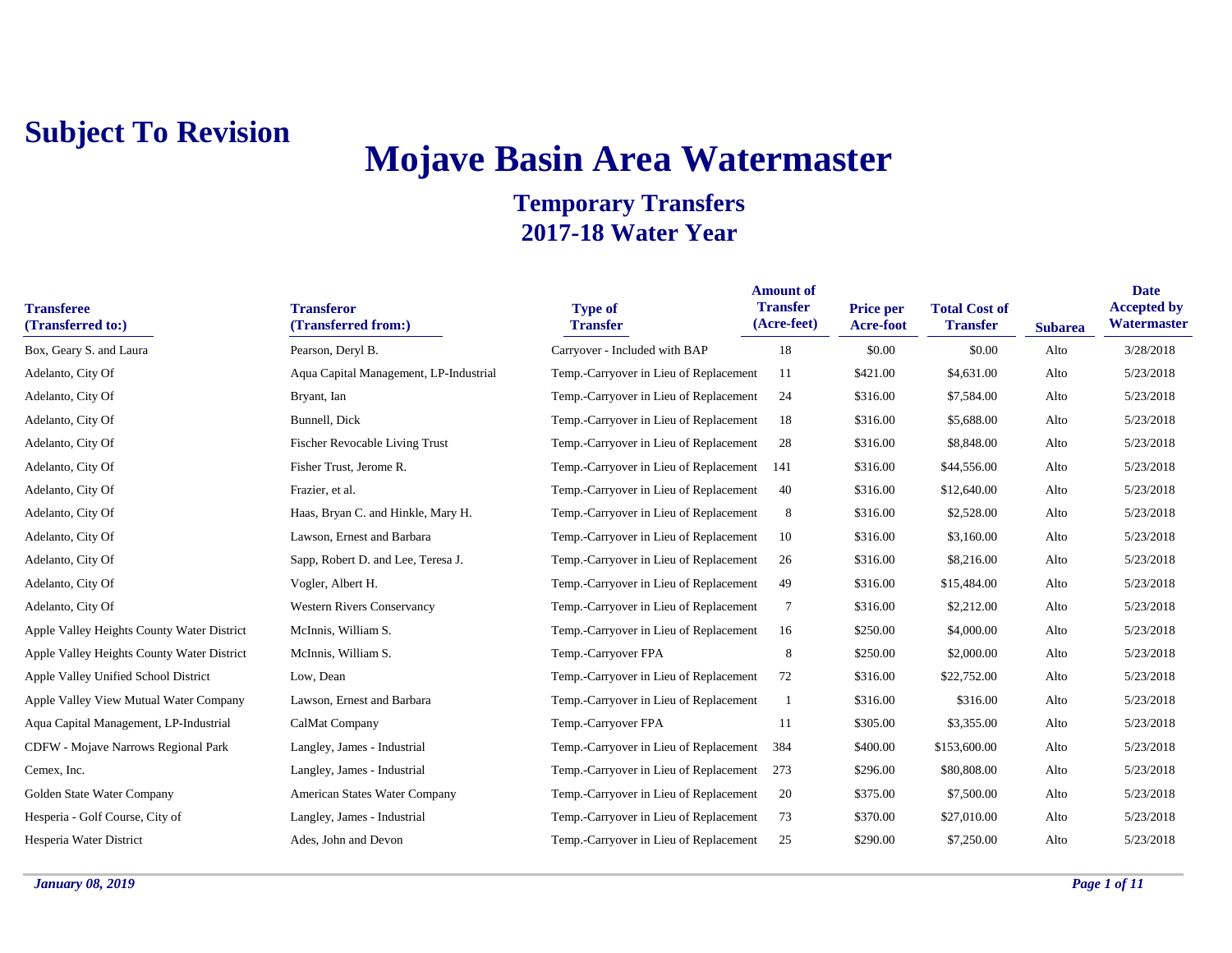## **Mojave Basin Area Watermaster**

| <b>Transferee</b><br>(Transferred to:)                                       | <b>Transferor</b><br>(Transferred from:)    | <b>Type of</b><br><b>Transfer</b>            | <b>Amount of</b><br><b>Transfer</b><br>(Acre-feet) | Price per<br>Acre-foot | <b>Total Cost of</b><br><b>Transfer</b> | <b>Subarea</b> | <b>Date</b><br><b>Accepted by</b><br>Watermaster |
|------------------------------------------------------------------------------|---------------------------------------------|----------------------------------------------|----------------------------------------------------|------------------------|-----------------------------------------|----------------|--------------------------------------------------|
| Hesperia Water District                                                      | American States Water Company               | Temp.-Carryover FPA                          | 200                                                | \$375.00               | \$75,000.00                             | Alto           | 5/23/2018                                        |
| Hesperia Water District                                                      | American States Water Company               | Temp.-Carryover in Lieu of Replacement       | 6                                                  | \$375.00               | \$2,250.00                              | Alto           | 5/23/2018                                        |
| Hesperia Water District                                                      | Bass Trust, Newton T.                       | Temp.-Carryover in Lieu of Replacement       | 412                                                | \$285.00               | \$117,420.00                            | Alto           | 5/23/2018                                        |
| Hesperia Water District                                                      | Cunningham, Jerry                           | Temp.-Carryover in Lieu of Replacement       | 8                                                  | \$280.00               | \$2,240.00                              | Alto           | 5/23/2018                                        |
| Hesperia Water District                                                      | Halanna Equities III                        | Temp.-Carryover in Lieu of Replacement       | 10                                                 | \$285.00               | \$2,850.00                              | Alto           | 5/23/2018                                        |
| Hesperia Water District                                                      | Hesperia, City of                           | Temp.-Carryover in Lieu of Replacement 4,042 |                                                    | \$500.00               | \$2,021,000.00                          | Alto           | 5/23/2018                                        |
| Hesperia Water District                                                      | Langley, James - Industrial                 | Temp.-Carryover in Lieu of Replacement 210   |                                                    | \$370.00               | \$77,700.00                             | Alto           | 5/23/2018                                        |
| Hesperia Water District                                                      | Summit Valley Ranch, LLC                    | Temp.-Carryover in Lieu of Replacement       | 15                                                 | \$285.00               | \$4,275.00                              | Alto           | 5/23/2018                                        |
| Hesperia Water District                                                      | <b>Wyatt Family Trust</b>                   | Temp.-Carryover in Lieu of Replacement       | 56                                                 | \$290.00               | \$16,240.00                             | Alto           | 5/23/2018                                        |
| Jamboree Housing Corporation                                                 | <b>Hamilton Family Trust</b>                | Temp.-Carryover FPA                          | 73                                                 | \$270.00               | \$19,710.00                             | Alto           | 5/23/2018                                        |
| Langley, James                                                               | CalPortland Company - Agriculture           | Temp.-Carryover FPA                          | 184                                                | \$210.00               | \$38,640.00                             | Alto           | 5/23/2018                                        |
| Langley, James                                                               | Johnston, Harriet and Johnston, Lawrence W. | Temp.-Carryover FPA                          | 34                                                 | \$277.50               | \$9,435.00                              | Alto           | 5/23/2018                                        |
| Langley, James                                                               | Johnston, Harriet and Johnston, Lawrence W. | Temp.-Carryover FPA                          | 33                                                 | \$277.50               | \$9,157.50                              | Alto           | 5/23/2018                                        |
| Langley, James                                                               | Johnston, Harriet and Johnston, Lawrence W. | Temp.-Carryover FPA                          | 33                                                 | \$277.50               | \$9,157.50                              | Alto           | 5/23/2018                                        |
| Langley, James                                                               | Kemper Campbell Ranch                       | Temp.-Carryover FPA                          | 259                                                | \$260.00               | \$67,340.00                             | Alto           | 5/23/2018                                        |
| Langley, James                                                               | Scray, Michelle A. Trust                    | Temp.-Carryover FPA                          | 11                                                 | \$277.00               | \$3,047.00                              | Alto           | 5/23/2018                                        |
| Langley, James                                                               | Sudmeier, Glenn W.                          | Temp.-Carryover FPA                          | 15                                                 | \$283.00               | \$4,245.00                              | Alto           | 5/23/2018                                        |
| Langley, James                                                               | Ward, Ken and Barbara                       | Temp.-Carryover FPA                          | 21                                                 | \$283.00               | \$5,943.00                              | Alto           | 5/23/2018                                        |
| Langley, James                                                               | West, Howard and Suzy                       | Temp.-Carryover FPA                          | 58                                                 | \$283.00               | \$16,414.00                             | Alto           | 5/23/2018                                        |
| Langley, James - Industrial                                                  | CalPortland Company - Oro Grande Plant      | Temp.-Carryover FPA                          | 1,035                                              | \$290.00               | \$300,150.00                            | Alto           | 5/23/2018                                        |
| Mariana Ranchos County Water District                                        | <b>Beinschroth Family Trust</b>             | Temp.-Carryover in Lieu of Replacement       | 68                                                 | \$316.00               | \$21,488.00                             | Alto           | 5/23/2018                                        |
| Perry Revocable Living Trust, Thomas and Patricia Lawson, Ernest and Barbara |                                             | Temp.-Carryover in Lieu of Replacement       |                                                    | \$316.00               | \$316.00                                | Alto           | 5/23/2018                                        |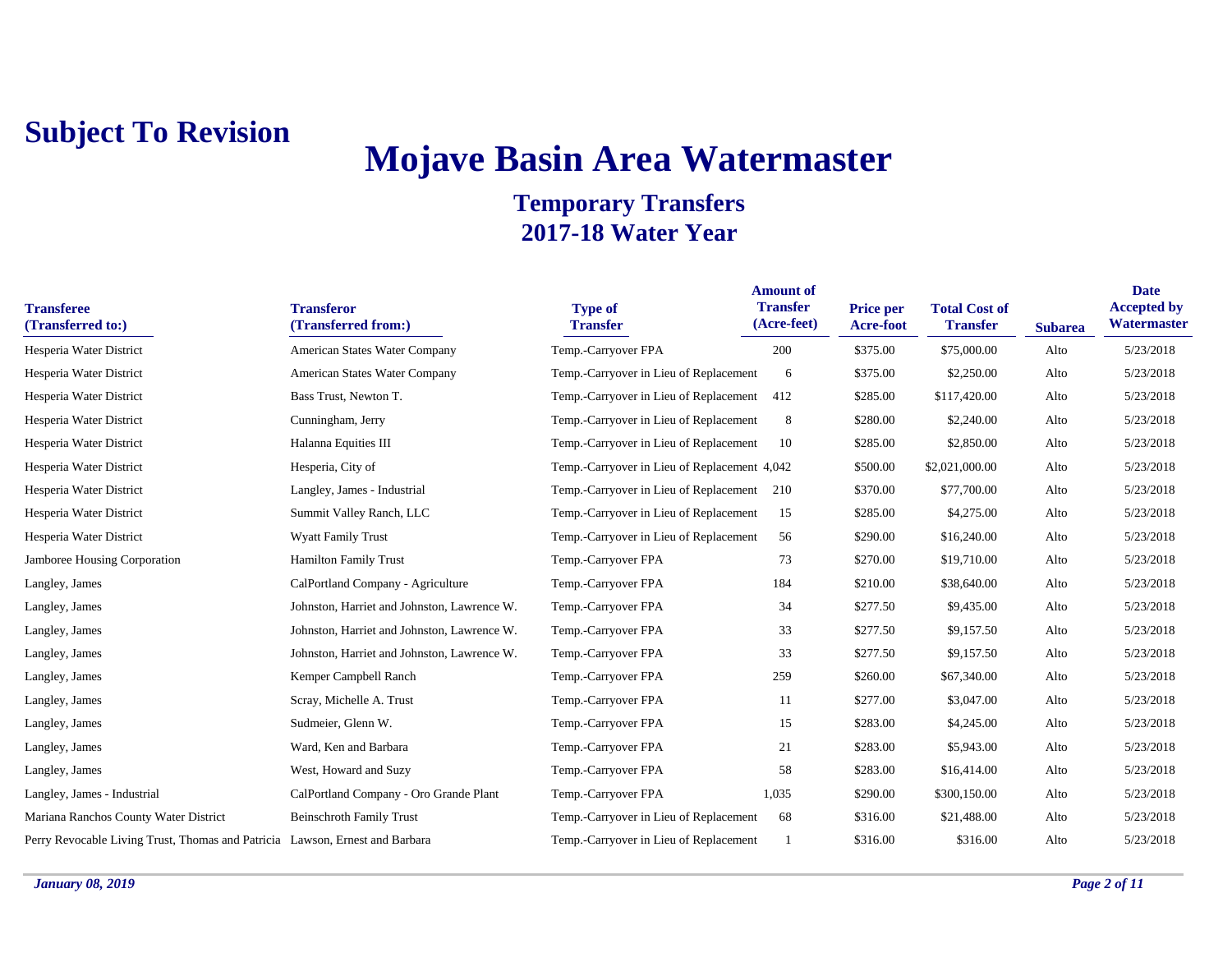## **Mojave Basin Area Watermaster**

| <b>Transferee</b><br>(Transferred to:)                                         | <b>Transferor</b><br>(Transferred from:)    | <b>Type of</b><br><b>Transfer</b>          | <b>Amount of</b><br><b>Transfer</b><br>(Acre-feet) | Price per<br><b>Acre-foot</b> | <b>Total Cost of</b><br><b>Transfer</b> | <b>Subarea</b> | <b>Date</b><br><b>Accepted by</b><br>Watermaster |
|--------------------------------------------------------------------------------|---------------------------------------------|--------------------------------------------|----------------------------------------------------|-------------------------------|-----------------------------------------|----------------|--------------------------------------------------|
| San Bernardino County - High Desert Detention Centerangley, James - Industrial |                                             | Temp.-Carryover in Lieu of Replacement     | 95                                                 | \$400.00                      | \$38,000.00                             | Alto           | 5/23/2018                                        |
| San Bernardino County Service Area 70J                                         | San Bernardino County Service Area 42       | Temp.-Carryover in Lieu of Replacement     | 23                                                 | \$400.00                      | \$9,200.00                              | Alto           | 5/23/2018                                        |
| San Bernardino County Service Area 70J                                         | San Bernardino County Service Area 42       | Temp.-Carryover FPA                        | 186                                                | \$400.00                      | \$74,400.00                             | Alto           | 5/23/2018                                        |
| Spring Valley Lake Association                                                 | Brown, Bobby G. and Valeria R.              | Temp.-Carryover in Lieu of Replacement     | 34                                                 | \$316.00                      | \$10,744.00                             | Alto           | 5/23/2018                                        |
| Spring Valley Lake Association                                                 | Brown, Jennifer                             | Temp.-Carryover in Lieu of Replacement     | 24                                                 | \$316.00                      | \$7,584.00                              | Alto           | 5/23/2018                                        |
| Spring Valley Lake Association                                                 | Dora Land, Inc.                             | Temp.-Carryover in Lieu of Replacement     | 12                                                 | \$316.00                      | \$3,792.00                              | Alto           | 5/23/2018                                        |
| Spring Valley Lake Association                                                 | Thompson Living Trust, R.L. and R.A.        | Temp.-Carryover in Lieu of Replacement     | 7                                                  | \$316.00                      | \$2,212.00                              | Alto           | 5/23/2018                                        |
| Spring Valley Lake Association                                                 | Thrasher, Gary                              | Temp.-Carryover in Lieu of Replacement     | 280                                                | \$316.00                      | \$88,480.00                             | Alto           | 5/23/2018                                        |
| Spring Valley Lake Association                                                 | West, Jimmie E.                             | Temp.-Carryover in Lieu of Replacement     | $\overline{7}$                                     | \$316.00                      | \$2,212.00                              | Alto           | 5/23/2018                                        |
| Spring Valley Lake Country Club                                                | Langley, James                              | Temp.-Carryover FPA                        | 201                                                | \$296.00                      | \$59,496.00                             | Alto           | 5/23/2018                                        |
| Spring Valley Lake Country Club                                                | Langley, James                              | Temp.-Carryover in Lieu of Replacement     | 5                                                  | \$296.00                      | \$1,480.00                              | Alto           | 5/23/2018                                        |
| Thunderbird County Water District                                              | <b>Beinschroth Family Trust</b>             | Temp.-Carryover in Lieu of Replacement     | 47                                                 | \$316.00                      | \$14,852.00                             | Alto           | 5/23/2018                                        |
| Victor Valley Community College District                                       | Storm, Randall                              | Temp.-Carryover in Lieu of Replacement     | 50                                                 | \$316.00                      | \$15,800.00                             | Alto           | 5/23/2018                                        |
| Victor Valley Community College District                                       | Thompson Living Trust, James A. and Sula B. | Temp.-Carryover in Lieu of Replacement 235 |                                                    | \$316.00                      | \$74,260.00                             | Alto           | 5/23/2018                                        |
| Victor Valley Memorial Park                                                    | Langley, James                              | Temp.-Carryover in Lieu of Replacement     | 53                                                 | \$296.00                      | \$15,688.00                             | Alto           | 5/23/2018                                        |
| Victorville Water District, ID#1                                               | <b>Bastianon Revocable Trust</b>            | Temp.-Carryover in Lieu of Replacement     | 61                                                 | \$316.00                      | \$19,276.00                             | Alto           | 5/23/2018                                        |
| Victorville Water District, ID#1                                               | <b>Beinschroth Family Trust</b>             | Temp.-Carryover in Lieu of Replacement     | 496                                                | \$316.00                      | \$156,736.00                            | Alto           | 5/23/2018                                        |
| Victorville Water District, ID#1                                               | Dolch, Robert and Judy                      | Temp.-Carryover in Lieu of Replacement     | 76                                                 | \$316.00                      | \$24,016.00                             | Alto           | 5/23/2018                                        |
| Victorville Water District, ID#1                                               | Fisher Trust, Jerome R.                     | Temp.-Carryover in Lieu of Replacement     | 366                                                | \$316.00                      | \$115,656.00                            | Alto           | 5/23/2018                                        |
| Victorville Water District, ID#1                                               | Helendale Community Services District       | Temp.-Carryover in Lieu of Replacement     | 679                                                | \$421.00                      | \$285,859.00                            | Alto           | 5/23/2018                                        |
| Victorville Water District, ID#1                                               | Lake Arrowhead Community Services District  | Temp.-Carryover in Lieu of Replacement     | 527                                                | \$316.00                      | \$166,532.00                            | Alto           | 5/23/2018                                        |
| Victorville Water District, ID#1                                               | Luckey 2010 Revocable Trust                 | Temp.-Carryover in Lieu of Replacement 239 |                                                    | \$316.00                      | \$75,524.00                             | Alto           | 5/23/2018                                        |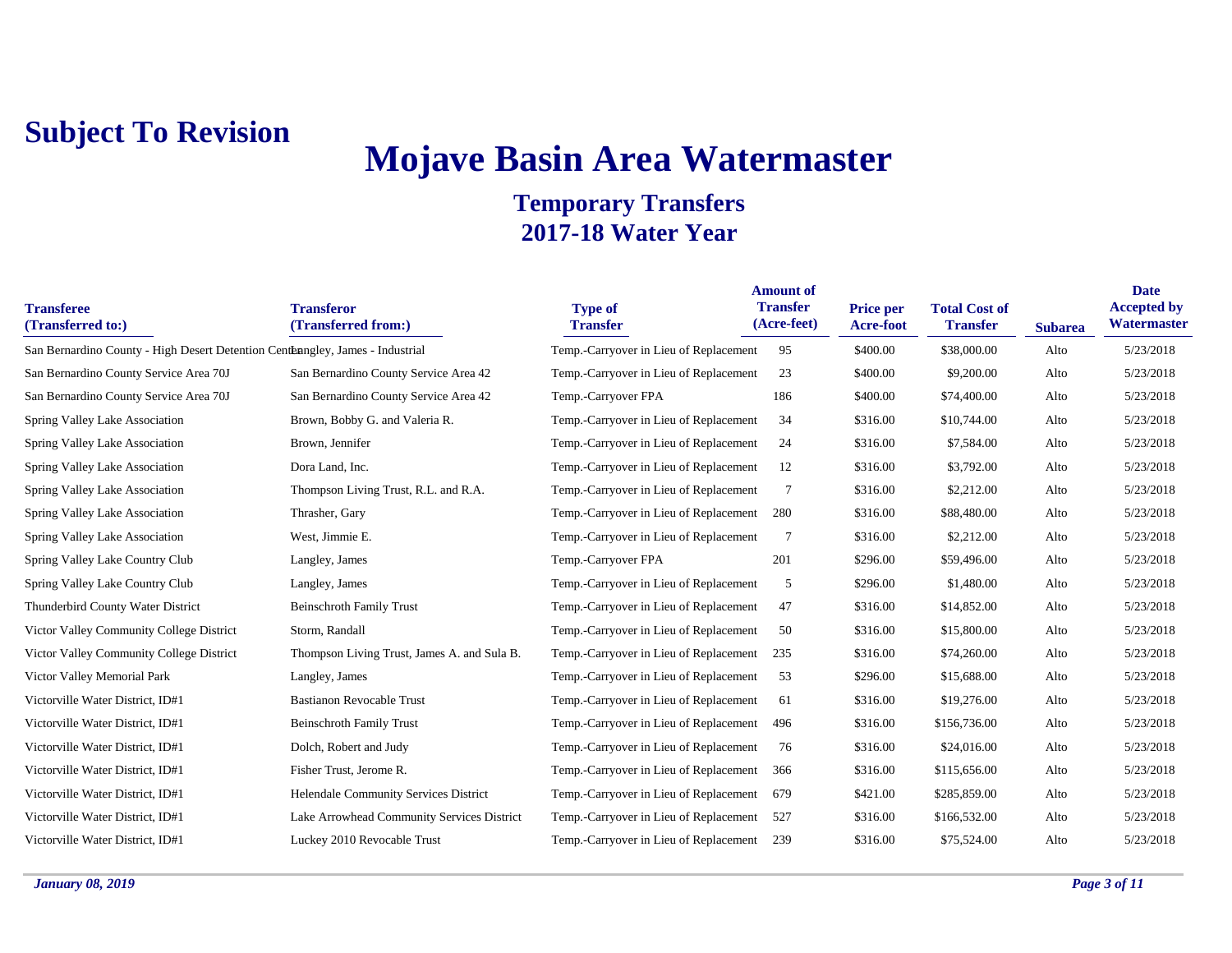# **Mojave Basin Area Watermaster**

| <b>Transferee</b><br>(Transferred to:)     | <b>Transferor</b><br>(Transferred from:)    | <b>Type of</b><br><b>Transfer</b>            | <b>Amount of</b><br><b>Transfer</b><br>(Acre-feet) | <b>Price per</b><br><b>Acre-foot</b> | <b>Total Cost of</b><br><b>Transfer</b> | <b>Subarea</b> | <b>Date</b><br><b>Accepted by</b><br>Watermaster |
|--------------------------------------------|---------------------------------------------|----------------------------------------------|----------------------------------------------------|--------------------------------------|-----------------------------------------|----------------|--------------------------------------------------|
| Victorville Water District, ID#1           | Nunn Family Trust                           | Temp.-Carryover in Lieu of Replacement       | 28                                                 | \$316.00                             | \$8,848.00                              | Alto           | 5/23/2018                                        |
| Victorville Water District, ID#1           | Rim Properties, A General Partnership       | Temp.-Carryover in Lieu of Replacement       | 8                                                  | \$316.00                             | \$2,528.00                              | Alto           | 5/23/2018                                        |
| Victorville Water District, ID#1           | Thompson Living Trust, James A. and Sula B. | Temp.-Carryover in Lieu of Replacement       | 96                                                 | \$316.00                             | \$30,336.00                             | Alto           | 5/23/2018                                        |
| Victorville Water District, ID#1           | Vanhoops Holdings, LP                       | Temp.-Carryover in Lieu of Replacement       | 288                                                | \$316.00                             | \$91,008.00                             | Alto           | 5/23/2018                                        |
| Victorville Water District, ID#1           | <b>Wagner Living Trust</b>                  | Temp.-Carryover in Lieu of Replacement       | 980                                                | \$316.00                             | \$309,680.00                            | Alto           | 5/23/2018                                        |
| Victorville Water District, ID#2           | Helendale Community Services District       | Temp.-Carryover in Lieu of Replacement       | 26                                                 | \$421.00                             | \$10,946.00                             | Alto           | 5/23/2018                                        |
| Victorville Water District, ID#2           | <b>Jess Ranch Water Company</b>             | Temp.-Carryover in Lieu of Replacement 3,011 |                                                    | \$421.00                             | \$1,267,631.00                          | Alto           | 5/23/2018                                        |
| Wood, Michael and Denise                   | Low, Dean                                   | Temp.-Carryover in Lieu of Replacement       | 35                                                 | \$316.00                             | \$11,060.00                             | Alto           | 5/23/2018                                        |
| Adelanto, City Of                          | Aqua Capital Management, LP-Industrial      | Temp.-FPA                                    | 638                                                | \$421.00                             | \$268,598.00                            | Alto           | 7/25/2018                                        |
| Adelanto, City Of                          | Laguna Water II, Ltd.                       | Temp.-FPA                                    | 160                                                | \$316.00                             | \$50,560.00                             | Alto           | 7/25/2018                                        |
| Adelanto, City Of                          | Low, Dean                                   | Temp.-Carryover FPA                          | 53                                                 | \$316.00                             | \$16,748.00                             | Alto           | 7/25/2018                                        |
| Apple Valley Heights County Water District | Apple Valley Foothill County Water District | Temp.-Carryover FPA                          | 12                                                 | \$200.00                             | \$2,400.00                              | Alto           | 7/25/2018                                        |
| Aqua Capital Management, LP-Industrial     | Aqua Capital Management, LP-Agriculture     | Temp.-FPA                                    | 702                                                | \$0.00                               | \$0.00                                  | Alto           | 7/25/2018                                        |
| Hesperia Water District                    | Holway Jeffrey R and Patricia Gage          | Temp.-Carryover FPA                          | 7                                                  | \$295.00                             | \$2,065.00                              | Alto           | 9/26/2018                                        |
| Hesperia Water District                    | Holway, Jeffrey R                           | Temp.-Carryover FPA                          | 9                                                  | \$295.00                             | \$2,655.00                              | Alto           | 9/26/2018                                        |
| Hesperia Water District                    | Hunt, Connie                                | Temp.-Carryover FPA                          | 53                                                 | \$295.00                             | \$15,635.00                             | Alto           | 9/26/2018                                        |
| Hesperia Water District                    | Johnson, Ronald                             | Temp.-Carryover FPA                          | 25                                                 | \$295.00                             | \$7,375.00                              | Alto           | 9/26/2018                                        |
| Hesperia Water District                    | McKinney, Paula                             | Temp.-Carryover FPA                          | 27                                                 | \$295.00                             | \$7,965.00                              | Alto           | 9/26/2018                                        |
| Hesperia Water District                    | Polich, Donna                               | Temp.-Carryover FPA                          | 52                                                 | \$295.00                             | \$15,340.00                             | Alto           | 9/26/2018                                        |
| Langley, James                             | Kemper Campbell Ranch                       | Temp.-Carryover FPA                          | 100                                                | \$260.00                             | \$26,000.00                             | Alto           | 9/26/2018                                        |
| Langley, James - Industrial                | Agcon, Inc.                                 | Temp.-Carryover FPA                          | 57                                                 | \$310.00                             | \$17,670.00                             | Alto           | 9/26/2018                                        |
| Langley, James - Industrial                | Hi-Grade Materials Company                  | Temp.-Carryover FPA                          | 72                                                 | \$310.00                             | \$22,320.00                             | Alto           | 9/26/2018                                        |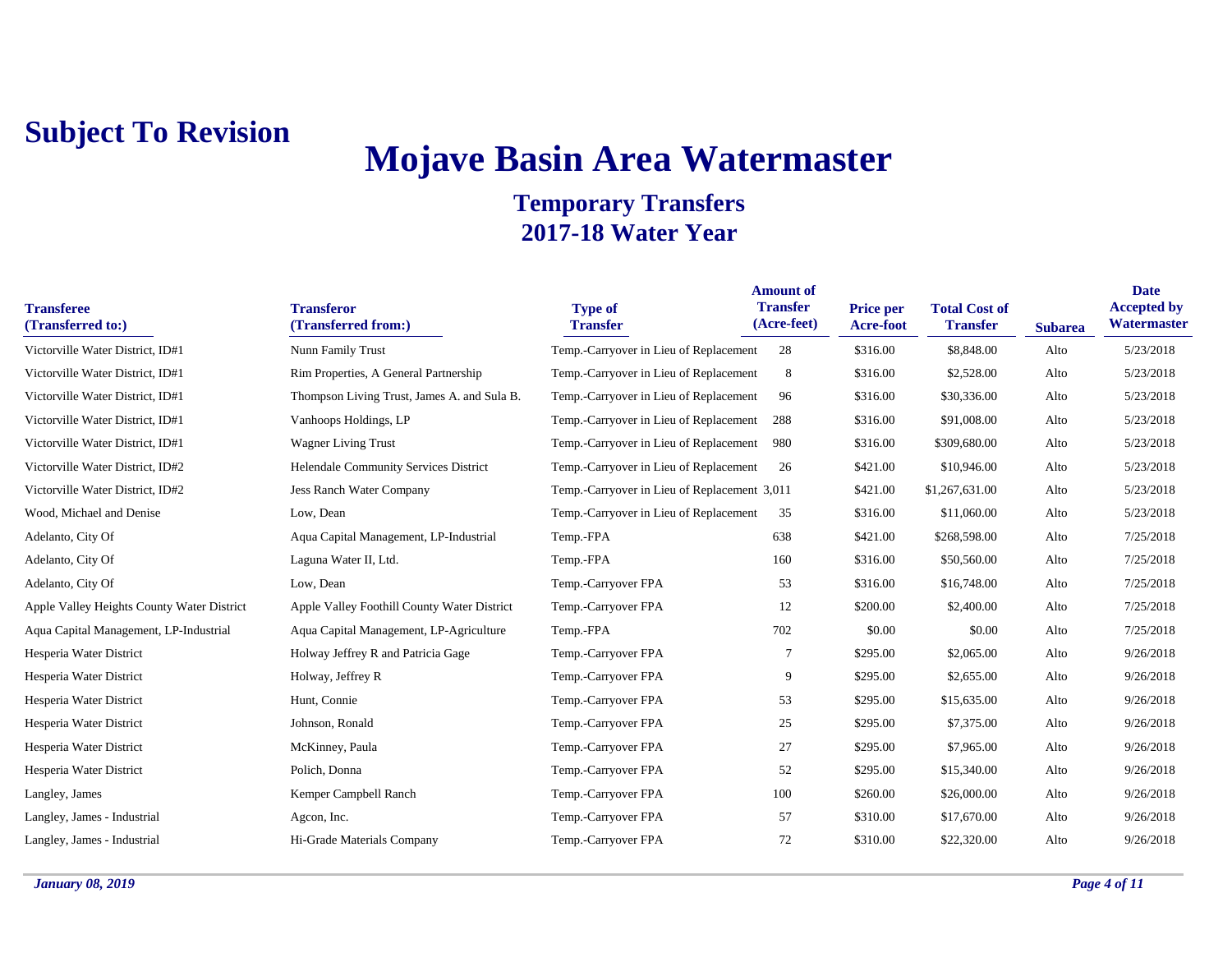## **Mojave Basin Area Watermaster**

| <b>Transferee</b><br>(Transferred to:) | <b>Transferor</b><br>(Transferred from:) | <b>Type of</b><br><b>Transfer</b> | <b>Amount of</b><br><b>Transfer</b><br>(Acre-feet) | <b>Price per</b><br>Acre-foot | <b>Total Cost of</b><br><b>Transfer</b> | <b>Subarea</b> | <b>Date</b><br><b>Accepted by</b><br>Watermaster |
|----------------------------------------|------------------------------------------|-----------------------------------|----------------------------------------------------|-------------------------------|-----------------------------------------|----------------|--------------------------------------------------|
| San Bernardino County Service Area 70J | American States Water Company            | Temp.-Carryover FPA               | 374                                                | \$375.00                      | \$140,250.00                            | Alto           | 9/26/2018                                        |
| San Bernardino County Service Area 70J | Langley, James                           | Temp.-Carryover FPA               | 493                                                | \$285.00                      | \$140,505.00                            | Alto           | 9/26/2018                                        |
| San Bernardino County Service Area 70J | Langley, James - Industrial              | Temp.-Carryover FPA               | 129                                                | \$390.00                      | \$50,310.00                             | Alto           | 9/26/2018                                        |
| Victorville Water District, ID#1       | Federal Bureau of Prisons, Victorville   | Temp.-FPA                         | 412                                                | \$500.40                      | \$206,164.80                            | Alto           | 9/26/2018                                        |
|                                        |                                          | Alto Subtotal (92)                | 19,597                                             |                               | \$7,234,552.80                          |                |                                                  |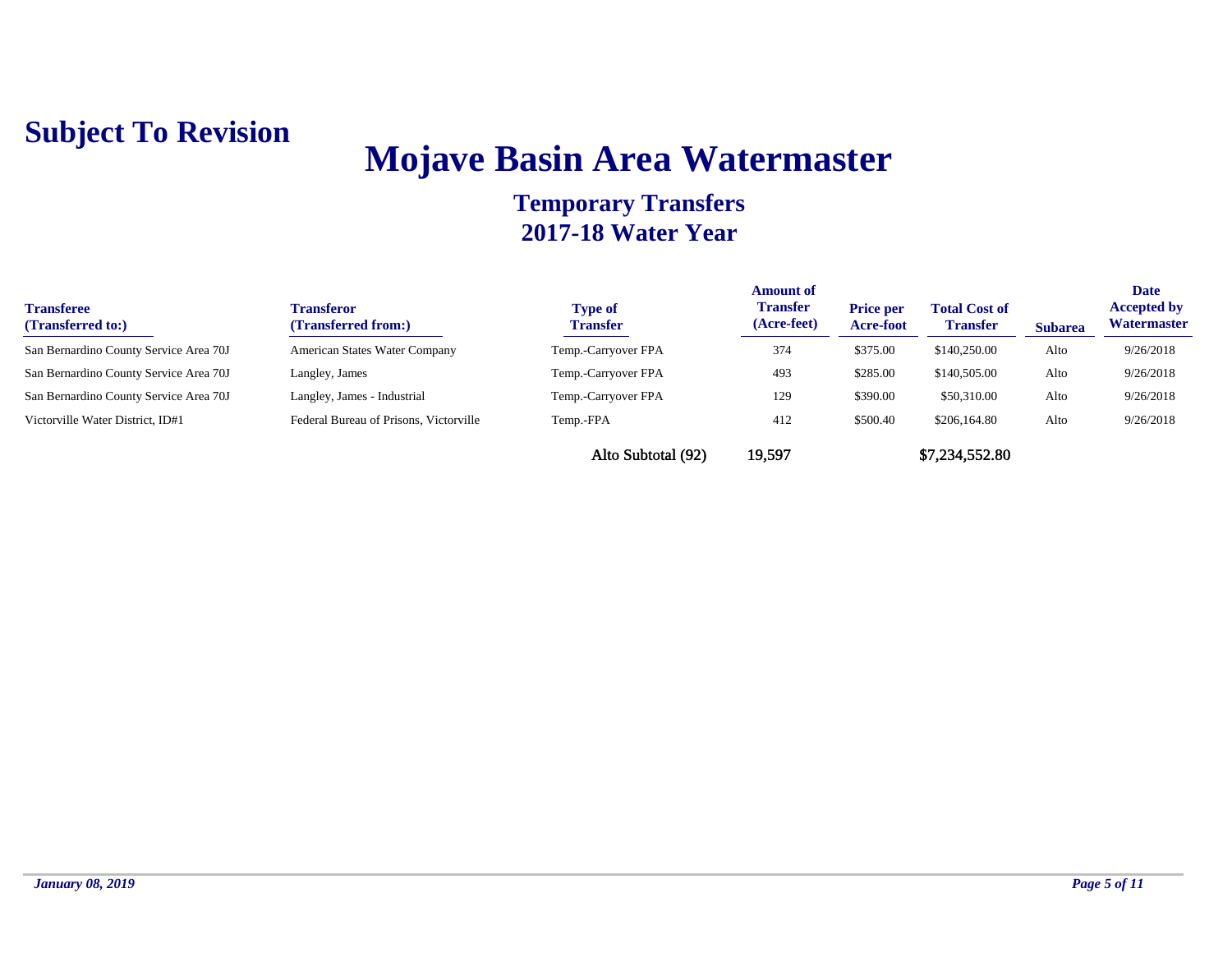# **Mojave Basin Area Watermaster**

| <b>Transferee</b><br>(Transferred to:)           | <b>Transferor</b><br>(Transferred from:)                                      | <b>Type of</b><br><b>Transfer</b>      | <b>Amount of</b><br><b>Transfer</b><br>(Acre-feet) | Price per<br><b>Acre-foot</b> | <b>Total Cost of</b><br><b>Transfer</b> | <b>Subarea</b> | <b>Date</b><br><b>Accepted by</b><br>Watermaster |
|--------------------------------------------------|-------------------------------------------------------------------------------|----------------------------------------|----------------------------------------------------|-------------------------------|-----------------------------------------|----------------|--------------------------------------------------|
| Hawkins, James B.                                | Western Heritage, Inc.                                                        | Carryover - Included with BAP          | 385                                                | \$0.00                        | \$0.00                                  | Baja           | 3/28/2018                                        |
| CalMat Company                                   | New Springs Limited Partnership                                               | Temp.-Carryover in Lieu of Replacement | 18                                                 | \$25.00                       | \$450.00                                | Baja           | 5/23/2018                                        |
| Cheyenne Lake, Inc.                              | Newberry Springs Recreational Lakes Association                               | Carryover - Included with BAP          | 53                                                 | \$0.00                        | \$0.00                                  | Baja           | 5/23/2018                                        |
| Daggett Community Services District              | Western Horizon Associates, Inc.                                              | Temp.-Carryover in Lieu of Replacement | 86                                                 | \$30.00                       | \$2,580.00                              | Baja           | 5/23/2018                                        |
| De Jong Family Trust                             | Johnson, James R. and Ellen                                                   | Temp.-Carryover FPA                    | 89                                                 | \$25.00                       | \$2,225.00                              | Baja           | 5/23/2018                                        |
| De Jong Family Trust                             | Morris Trust, Julia V.                                                        | Temp.-Carryover FPA                    | 135                                                | \$25.00                       | \$3,375.00                              | Baja           | 5/23/2018                                        |
| Docimo Living Trust, Allen Lee                   | Liberty Utilities (Apple Valley Ranchos Water) C                              | Temp.-Carryover FPA                    | 32                                                 | \$25.00                       | \$800.00                                | Baja           | 5/23/2018                                        |
| Hackbarth, Edward E.                             | Hilarides 1998 Revocable Family Trust                                         | Temp.-Carryover FPA                    | 135                                                | \$20.00                       | \$2,700.00                              | Baja           | 5/23/2018                                        |
| Horton's Children's Trust                        | Horton, John                                                                  | Temp.-Carryover in Lieu of Replacement | 97                                                 | \$0.00                        | \$0.00                                  | Baja           | 5/23/2018                                        |
| Irvin, Bertrand W.                               | Jackson, James N. Jr Revocable Living Trust                                   | Temp.-Carryover FPA                    | 10                                                 | \$25.00                       | \$250.00                                | Baja           | 5/23/2018                                        |
| Kasner Family Limited Partnership                | Kasner, Robert                                                                | Temp.-Carryover in Lieu of Replacement | 876                                                | \$0.00                        | \$0.00                                  | Baja           | 5/23/2018                                        |
| Kasner, Robert                                   | GenOn Energy, Inc.                                                            | Temp.-Carryover FPA                    | 2,000                                              | \$25.00                       | \$50,000.00                             | Baja           | 5/23/2018                                        |
| Manning, Sharon S.                               | GenOn Energy, Inc.                                                            | Temp.-Carryover in Lieu of Replacement | 6                                                  | \$25.00                       | \$150.00                                | Baja           | 5/23/2018                                        |
| Newberry Springs Recreational Lakes Association  | Tsui, Richard                                                                 | Carryover - Included with BAP          | 213                                                |                               |                                         | Baja           | 5/23/2018                                        |
| O. F. D. L., Inc.                                | Newberry Springs Recreational Lakes Association Carryover - Included with BAP |                                        | 53                                                 | \$0.00                        | \$0.00                                  | Baja           | 5/23/2018                                        |
| Smith, Denise dba Amerequine Beauty, Inc.        | New Springs Limited Partnership                                               | Temp.-Carryover in Lieu of Replacement | 113                                                | \$25.00                       | \$2,825.00                              | Baja           | 5/23/2018                                        |
| Sundown Lakes, Inc.                              | Newberry Springs Recreational Lakes Association                               | Carryover - Included with BAP          | 53                                                 | \$0.00                        | \$0.00                                  | Baja           | 5/23/2018                                        |
| Van Bastelaar, Alphonse                          | New Springs Limited Partnership                                               | Temp.-Carryover in Lieu of Replacement | 44                                                 | \$25.00                       | \$1,100.00                              | Baja           | 5/23/2018                                        |
| WLSR, Inc.                                       | Newberry Springs Recreational Lakes Association Carryover - Included with BAP |                                        | 53                                                 | \$0.00                        | \$0.00                                  | Baja           | 5/23/2018                                        |
| Bubier, Diane Gail                               | Short, Charles H. Revocable Trust                                             | Carryover - Included with BAP          | 25                                                 |                               |                                         | Baja           | 7/25/2018                                        |
| Cheyenne Lake, Inc.                              | Newberry Springs Recreational Lakes Association Temp.-Carryover FPA           |                                        | 50                                                 | \$0.00                        | \$0.00                                  | Baja           | 7/25/2018                                        |
| <b>Crystal Lakes Property Owners Association</b> | Newberry Springs Recreational Lakes Association Temp.-Carryover FPA           |                                        | 140                                                | \$0.00                        | \$0.00                                  | Baja           | 7/25/2018                                        |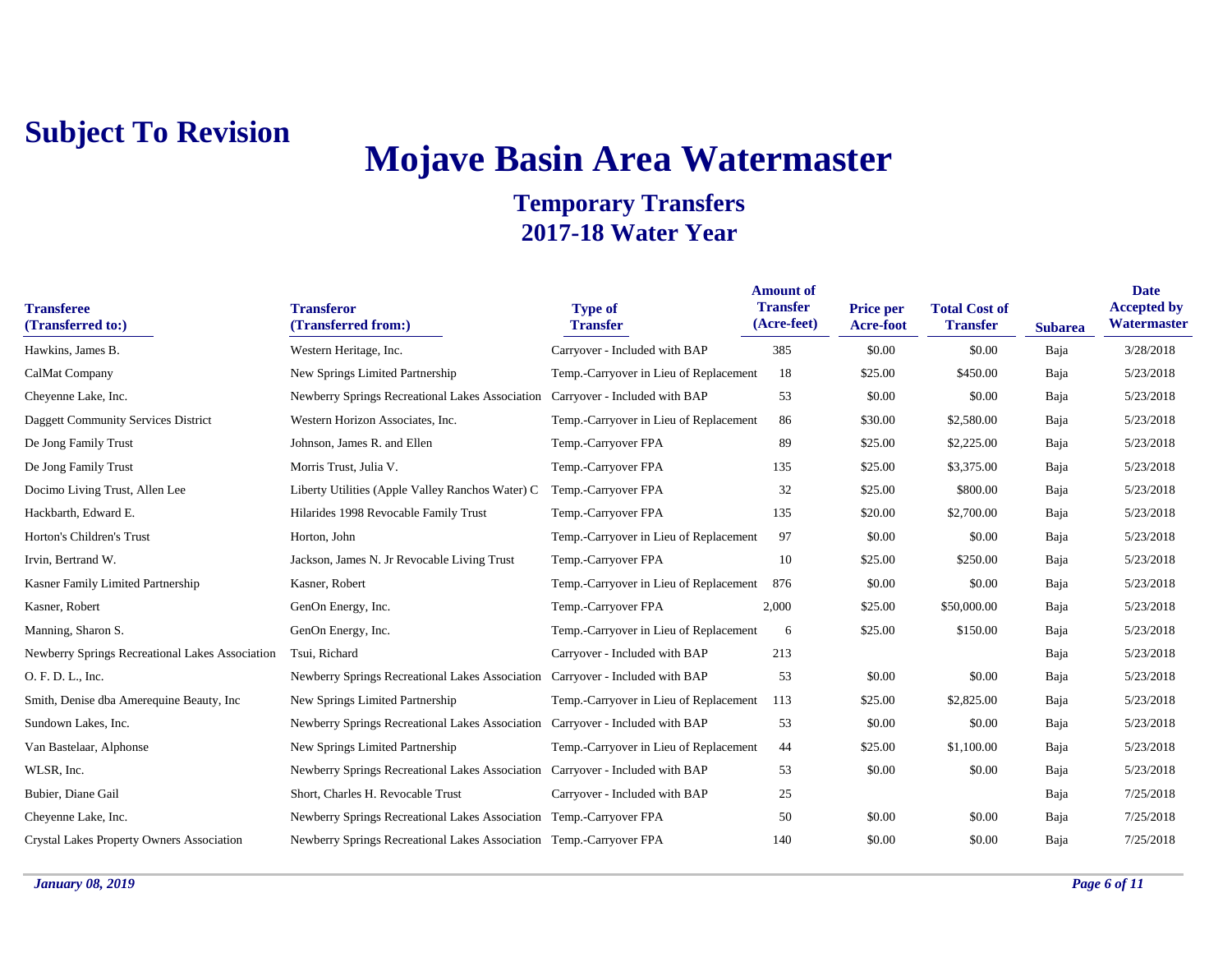# **Mojave Basin Area Watermaster**

| <b>Transferee</b><br>(Transferred to:)          | <b>Transferor</b><br>(Transferred from:)                            | <b>Type of</b><br><b>Transfer</b> | <b>Amount of</b><br><b>Transfer</b><br>(Acre-feet) | <b>Price per</b><br><b>Acre-foot</b> | <b>Total Cost of</b><br><b>Transfer</b> | <b>Subarea</b> | <b>Date</b><br><b>Accepted by</b><br>Watermaster |
|-------------------------------------------------|---------------------------------------------------------------------|-----------------------------------|----------------------------------------------------|--------------------------------------|-----------------------------------------|----------------|--------------------------------------------------|
| De Jong Family Trust                            | Barber, James B.                                                    | Temp.-Carryover FPA               | 70                                                 | \$25.00                              | \$1,750.00                              | Baja           | 7/25/2018                                        |
| De Jong Family Trust                            | GenOn Energy, Inc.                                                  | Temp.-Carryover FPA               | 777                                                | \$25.00                              | \$19,425.00                             | Baja           | 7/25/2018                                        |
| Lake Jodie Property Owners Association          | Newberry Springs Recreational Lakes Association                     | Temp.-Carryover FPA               | 180                                                | \$0.00                               | \$0.00                                  | Baja           | 7/25/2018                                        |
| Newberry Springs Recreational Lakes Association | GenOn Energy, Inc.                                                  | Temp.-Carryover FPA               | 455                                                | \$25.00                              | \$11,375.00                             | Baja           | 7/25/2018                                        |
| O. F. D. L., Inc.                               | Newberry Springs Recreational Lakes Association Temp.-Carryover FPA |                                   | 38                                                 | \$0.00                               | \$0.00                                  | Baja           | 7/25/2018                                        |
| Sundown Lakes, Inc.                             | Newberry Springs Recreational Lakes Association Temp.-Carryover FPA |                                   | 27                                                 | \$0.00                               | \$0.00                                  | Baja           | 7/25/2018                                        |
| WLSR, Inc.                                      | Newberry Springs Recreational Lakes Association Temp.-Carryover FPA |                                   | 20                                                 | \$0.00                               | \$0.00                                  | Baja           | 7/25/2018                                        |
| Borgogno Revocable Living Trust                 | Calico Lakes Homeowners Association                                 | Temp.-Carryover FPA               | 110                                                | \$25.00                              | \$2,750.00                              | Baja           | 9/26/2018                                        |
| Borgogno Revocable Living Trust                 | De Jong Family Trust                                                | Temp.-Carryover FPA               | 280                                                | \$25.00                              | \$7,000.00                              | Baja           | 9/26/2018                                        |
| De Jong Family Trust                            | Hass, Pauline L.                                                    | Temp.-Carryover FPA               | 14                                                 | \$25.00                              | \$350.00                                | Baja           | 9/26/2018                                        |
| Hackbarth, Edward E.                            | CF Properties, LLC                                                  | Temp.-Carryover FPA               | 160                                                | \$25.00                              | \$4,000.00                              | Baja           | 9/26/2018                                        |
| Hackbarth, Edward E.                            | De Jong Family Trust                                                | Temp.-Carryover FPA               | 260                                                | \$25.00                              | \$6,500.00                              | Baja           | 9/26/2018                                        |
| Quakenbush, Samuel R.                           | Smith, William E. and Patricia A.                                   | Carryover - Included with BAP     | 9                                                  |                                      |                                         | Baja           | 9/26/2018                                        |
| St. Antony Coptic Orthodox Monastery            | New Springs Limited Partnership                                     | Temp.-FPA                         | 200                                                | \$25.00                              | \$5,000.00                              | Baja           | 9/26/2018                                        |
|                                                 |                                                                     | Baja Subtotal (36)                | 7,266                                              |                                      | \$124,605.00                            |                |                                                  |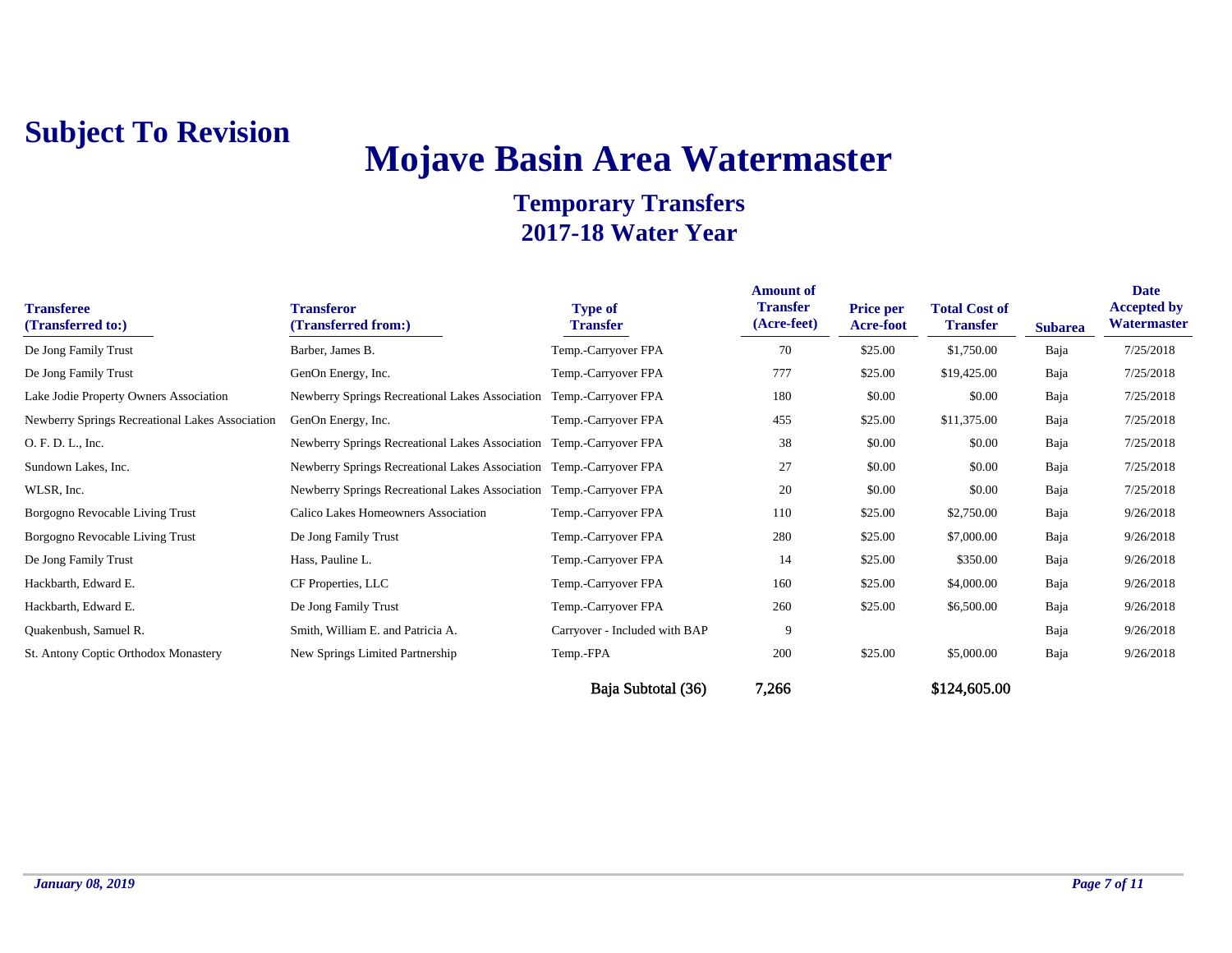# **Mojave Basin Area Watermaster**

| <b>Transferee</b><br>(Transferred to:)      | <b>Transferor</b><br>(Transferred from:)   | <b>Type of</b><br><b>Transfer</b> | <b>Amount of</b><br><b>Transfer</b><br>(Acre-feet) | Price per<br>Acre-foot | <b>Total Cost of</b><br><b>Transfer</b> | <b>Subarea</b> | <b>Date</b><br><b>Accepted by</b><br>Watermaster |
|---------------------------------------------|--------------------------------------------|-----------------------------------|----------------------------------------------------|------------------------|-----------------------------------------|----------------|--------------------------------------------------|
| Adelanto, City Of                           | Aqua Capital Management, LP                | Temp.-Carryover in Lieu of Makeup | 306                                                | \$50.00                | \$15,300.00                             | C/A            | 5/23/2018                                        |
| Agcon, Inc.                                 | Hanify, Michael D., dba - White Bear Ranch | Temp.-FPA in Lieu of Makeup       | 16                                                 | \$45.00                | \$720.00                                | C/A            | 5/23/2018                                        |
| Apple Valley Foothill County Water District | Apple Valley Heights County Water District | Temp.-Carryover in Lieu of Makeup | 8                                                  | \$37.50                | \$300.00                                | C/A            | 5/23/2018                                        |
| Apple Valley Heights County Water District  | Apple Valley Heights County Water District | Temp.-Carryover in Lieu of Makeup | 8                                                  | \$0.00                 | \$0.00                                  | C/A            | 5/23/2018                                        |
| Apple Valley View Mutual Water Company      | Apple Valley Heights County Water District | Temp.-Carryover in Lieu of Makeup | $\overline{c}$                                     | \$37.50                | \$75.00                                 | C/A            | 5/23/2018                                        |
| Apple Valley, Town Of                       | Aqua Capital Management, LP                | Temp.-Carryover in Lieu of Makeup | 46                                                 | \$50.00                | \$3,680.00                              | C/A            | 5/23/2018                                        |
| <b>Beinschroth Family Trust</b>             | Aqua Capital Management, LP                | Temp.-Carryover in Lieu of Makeup | 3                                                  | \$50.00                | \$150.00                                | C/A            | 5/23/2018                                        |
| Brown, Jennifer                             | Aqua Capital Management, LP                | Temp.-Carryover in Lieu of Makeup | 1                                                  | \$50.00                | \$50.00                                 | C/A            | 5/23/2018                                        |
| CalPortland Company - Oro Grande Plant      | Atchison, Topeka, Santa Fe Railway Company | Temp.-FPA in Lieu of Makeup       | 41                                                 | \$45.00                | \$1,845.00                              | C/A            | 5/23/2018                                        |
| CDFW - Mojave Narrows Regional Park         | Hanify, Michael D., dba - White Bear Ranch | Temp.-FPA in Lieu of Makeup       | 92                                                 | \$45.00                | \$4,140.00                              | C/A            | 5/23/2018                                        |
| <b>CDFW</b> - Mojave Narrows Regional Park  | Hanify, Michael D., dba - White Bear Ranch | Temp.-Carryover in Lieu of Makeup | 23                                                 | \$45.00                | \$1,035.00                              | C/A            | 5/23/2018                                        |
| Cemex, Inc.                                 | Atchison, Topeka, Santa Fe Railway Company | Temp.-FPA in Lieu of Makeup       | 5                                                  | \$45.00                | \$225.00                                | C/A            | 5/23/2018                                        |
| Cemex, Inc.                                 | Atchison, Topeka, Santa Fe Railway Company | Temp.-Carryover in Lieu of Makeup | 30                                                 | \$45.00                | \$1,350.00                              | C/A            | 5/23/2018                                        |
| Cemex, Inc.                                 | Dorrance, David W. and Tamela L.           | Temp.-FPA in Lieu of Makeup       | 16                                                 | \$45.00                | \$720.00                                | C/A            | 5/23/2018                                        |
| Cemex, Inc.                                 | Frates, D. Cole                            | Temp.-FPA in Lieu of Makeup       | 11                                                 | \$45.00                | \$495.00                                | C/A            | 5/23/2018                                        |
| Cemex, Inc.                                 | Werner, Andrew J.                          | Temp.-FPA in Lieu of Makeup       | 15                                                 | \$45.00                | \$675.00                                | C/A            | 5/23/2018                                        |
| Cemex, Inc.                                 | Western Development and Storage, LLC       | Temp.-FPA in Lieu of Makeup       | 5                                                  | \$45.00                | \$225.00                                | C/A            | 5/23/2018                                        |
| Dolch, Robert and Judy                      | Aqua Capital Management, LP                | Temp.-Carryover in Lieu of Makeup |                                                    | \$50.00                | \$50.00                                 | C/A            | 5/23/2018                                        |
| Golden State Water Company                  | Golden State Water Company                 | Temp.-Carryover in Lieu of Makeup | 78                                                 | \$20.00                | \$1,560.00                              | C/A            | 5/23/2018                                        |
| Helendale Community Services District       | Aqua Capital Management, LP                | Temp.-Carryover in Lieu of Makeup | 122                                                | \$45.00                | \$5,490.00                              | C/A            | 5/23/2018                                        |
| Helendale Community Services District       | Helendale Community Services District      | Temp.-FPA in Lieu of Makeup       | 16                                                 | \$0.00                 | \$0.00                                  | C/A            | 5/23/2018                                        |
| Hesperia - Golf Course, City of             | Golden State Water Company                 | Temp.-Carryover in Lieu of Makeup | 37                                                 | \$20.00                | \$740.00                                | C/A            | 5/23/2018                                        |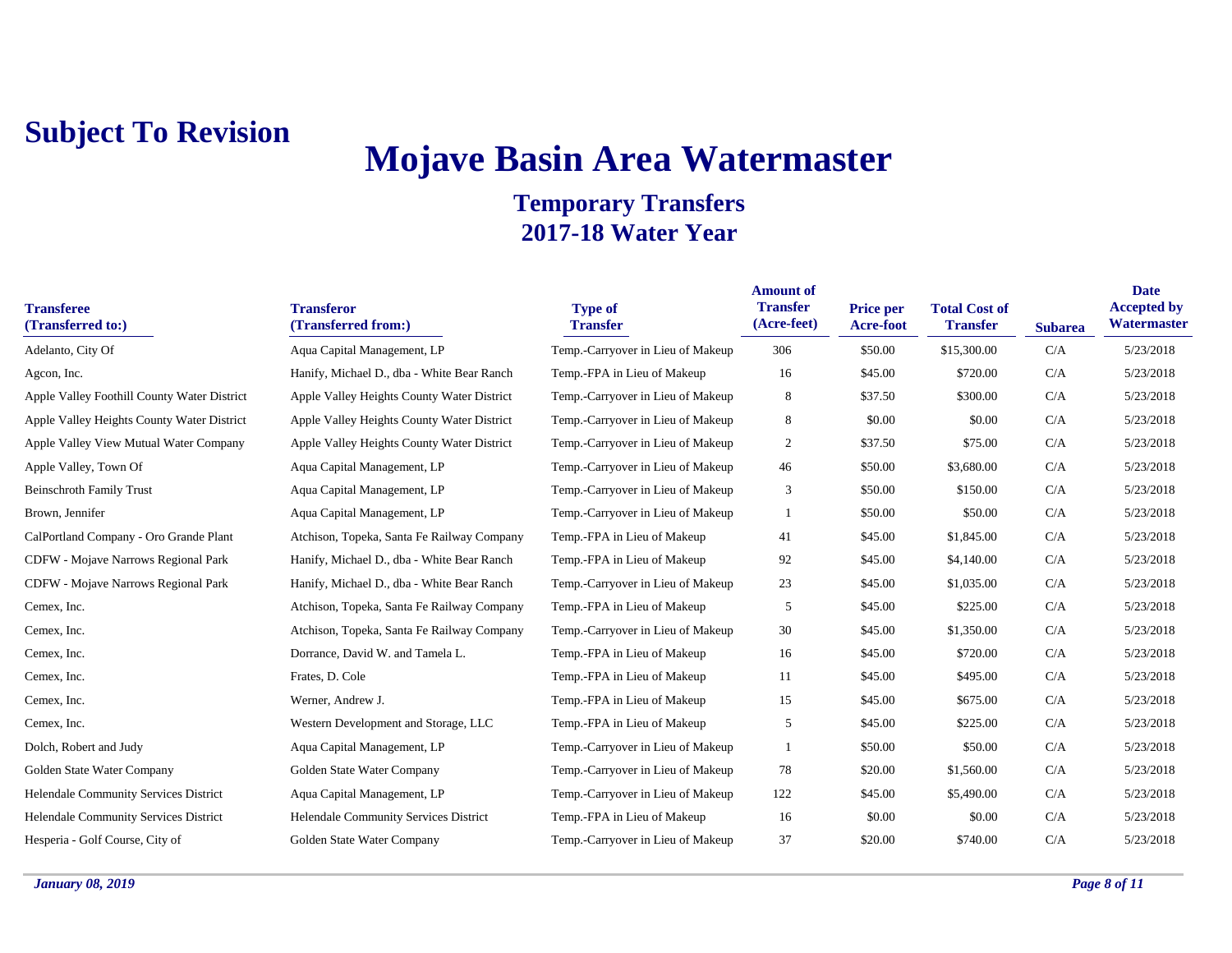## **Mojave Basin Area Watermaster**

| <b>Transferee</b><br>(Transferred to:)                                                      | <b>Transferor</b><br>(Transferred from:)   | <b>Type of</b><br><b>Transfer</b> | <b>Amount of</b><br><b>Transfer</b><br>(Acre-feet) | Price per<br><b>Acre-foot</b> | <b>Total Cost of</b><br><b>Transfer</b> | <b>Subarea</b> | <b>Date</b><br><b>Accepted by</b><br>Watermaster |
|---------------------------------------------------------------------------------------------|--------------------------------------------|-----------------------------------|----------------------------------------------------|-------------------------------|-----------------------------------------|----------------|--------------------------------------------------|
| Hesperia Water District                                                                     | Contratto, Ersula                          | Temp.-Carryover in Lieu of Makeup | 121                                                | \$25.00                       | \$3,025.00                              | C/A            | 5/23/2018                                        |
| Hesperia Water District                                                                     | Eygnor, Robert E.                          | Temp.-Carryover in Lieu of Makeup | 40                                                 | \$25.00                       | \$1,000.00                              | C/A            | 5/23/2018                                        |
| Hesperia Water District                                                                     | Golden State Water Company                 | Temp.-Carryover in Lieu of Makeup | 130                                                | \$20.00                       | \$2,600.00                              | C/A            | 5/23/2018                                        |
| Hesperia Water District                                                                     | Jordan Family Trust                        | Temp.-Carryover in Lieu of Makeup | 368                                                | \$25.00                       | \$9,200.00                              | C/A            | 5/23/2018                                        |
| Hesperia Water District                                                                     | Kim, Jin S. and Hyun H.                    | Temp.-Carryover in Lieu of Makeup | 152                                                | \$25.00                       | \$3,800.00                              | C/A            | 5/23/2018                                        |
| Hi-Grade Materials Company                                                                  | Hanify, Michael D., dba - White Bear Ranch | Temp.-FPA in Lieu of Makeup       | $\overline{2}$                                     | \$45.00                       | \$90.00                                 | C/A            | 5/23/2018                                        |
| <b>Jess Ranch Water Company</b>                                                             | Golden State Water Company                 | Temp.-Carryover in Lieu of Makeup | 128                                                | \$20.00                       | \$2,560.00                              | C/A            | 5/23/2018                                        |
| Johnson, Carlean                                                                            | Aqua Capital Management, LP                | Temp.-Carryover in Lieu of Makeup | $\overline{2}$                                     | \$50.00                       | \$100.00                                | C/A            | 5/23/2018                                        |
| Kemper Campbell Ranch                                                                       | Hanify, Michael D., dba - White Bear Ranch | Temp.-FPA in Lieu of Makeup       | $\overline{2}$                                     | \$45.00                       | \$90.00                                 | C/A            | 5/23/2018                                        |
| Liberty Utilities (Apple Valley Ranchos Water) Corp Golden State Water Company              |                                            | Temp.-Carryover in Lieu of Makeup | 210                                                | \$20.00                       | \$4,200.00                              | C/A            | 5/23/2018                                        |
| Liberty Utilities (Apple Valley Ranchos Water) CorpHill Family Trust and Hill's Ranch, Inc. |                                            | Temp.-Carryover in Lieu of Makeup | 338                                                | \$20.00                       | \$6,760.00                              | C/A            | 5/23/2018                                        |
| Liberty Utilities (Apple Valley Ranchos Water) Corp Soppeland Revocable Trust               |                                            | Temp.-Carryover in Lieu of Makeup | 162                                                | \$20.00                       | \$3,240.00                              | C/A            | 5/23/2018                                        |
| Mariana Ranchos County Water District                                                       | <b>Brommer Family Trust</b>                | Temp.-FPA in Lieu of Makeup       | 14                                                 | \$60.00                       | \$840.00                                | C/A            | 5/23/2018                                        |
| McInnis, William S.                                                                         | Apple Valley Heights County Water District | Temp.-Carryover in Lieu of Makeup |                                                    | \$37.50                       | \$37.50                                 | C/A            | 5/23/2018                                        |
| Navajo Mutual Water Company                                                                 | <b>Brommer Family Trust</b>                | Temp.-FPA in Lieu of Makeup       | 3                                                  | \$60.00                       | \$180.00                                | C/A            | 5/23/2018                                        |
| Phelan Piñon Hills Community Services District                                              | Aqua Capital Management, LP                | Temp.-Carryover in Lieu of Makeup | 22                                                 | \$50.00                       | \$1,100.00                              | C/A            | 5/23/2018                                        |
| Rancheritos Mutual Water Company                                                            | <b>Brommer Family Trust</b>                | Temp.-FPA in Lieu of Makeup       | 10                                                 | \$60.00                       | \$600.00                                | C/A            | 5/23/2018                                        |
| San Bernardino County Service Area 42                                                       | Golden State Water Company                 | Temp.-Carryover in Lieu of Makeup | 7                                                  | \$20.00                       | \$140.00                                | C/A            | 5/23/2018                                        |
| San Bernardino County Service Area 64                                                       | Golden State Water Company                 | Temp.-Carryover in Lieu of Makeup | 237                                                | \$20.00                       | \$4,740.00                              | C/A            | 5/23/2018                                        |
| San Bernardino County Service Area 70J                                                      | Golden State Water Company                 | Temp.-Carryover in Lieu of Makeup | 138                                                | \$20.00                       | \$2,760.00                              | C/A            | 5/23/2018                                        |
| Sapp, Robert D. and Lee, Teresa J.                                                          | Aqua Capital Management, LP                | Temp.-Carryover in Lieu of Makeup |                                                    | \$50.00                       | \$50.00                                 | C/A            | 5/23/2018                                        |
| <b>Silver Lakes Association</b>                                                             | Aqua Capital Management, LP                | Temp.-Carryover in Lieu of Makeup | 294                                                | \$45.00                       | \$13,230.00                             | C/A            | 5/23/2018                                        |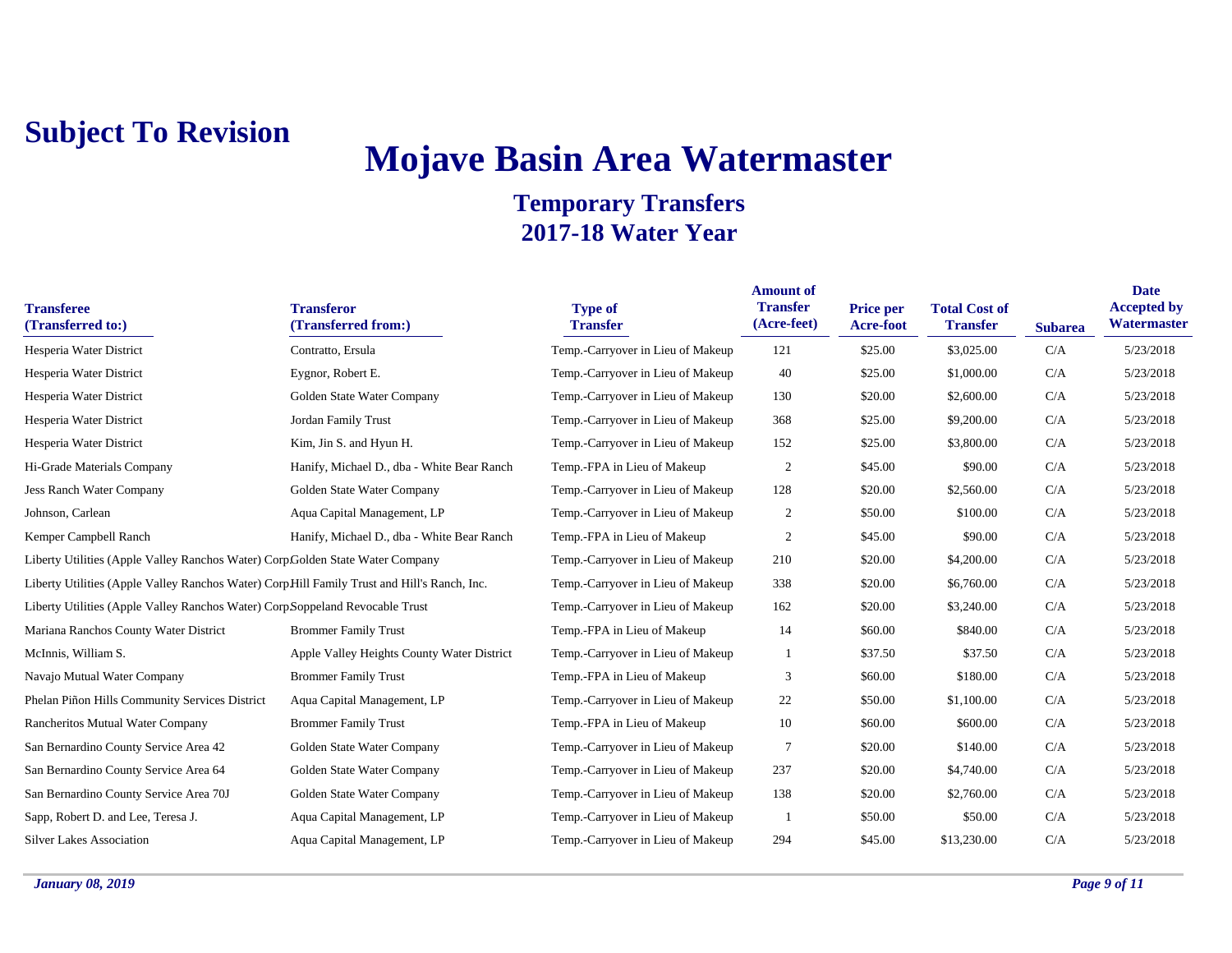# **Mojave Basin Area Watermaster**

| <b>Transferee</b><br>(Transferred to:)      | <b>Transferor</b><br>(Transferred from:)   | <b>Type of</b><br><b>Transfer</b>      | <b>Amount of</b><br><b>Transfer</b><br>(Acre-feet) | <b>Price per</b><br>Acre-foot | <b>Total Cost of</b><br><b>Transfer</b> | <b>Subarea</b> | <b>Date</b><br><b>Accepted by</b><br>Watermaster |
|---------------------------------------------|--------------------------------------------|----------------------------------------|----------------------------------------------------|-------------------------------|-----------------------------------------|----------------|--------------------------------------------------|
| Spring Valley Lake Association              | Aqua Capital Management, LP                | Temp.-Carryover in Lieu of Makeup      | 205                                                | \$50.00                       | \$10,250.00                             | C/A            | 5/23/2018                                        |
| Spring Valley Lake Country Club             | Atchison, Topeka, Santa Fe Railway Company | Temp.-Carryover in Lieu of Makeup      | 63                                                 | \$45.00                       | \$2,835.00                              | C/A            | 5/23/2018                                        |
| Thompson Living Trust, James A. and Sula B. | Aqua Capital Management, LP                | Temp.-Carryover in Lieu of Makeup      |                                                    | \$50.00                       | \$50.00                                 | C/A            | 5/23/2018                                        |
| Thompson Living Trust, R.L. and R.A.        | Aqua Capital Management, LP                | Temp.-Carryover in Lieu of Makeup      | -1                                                 | \$50.00                       | \$50.00                                 | C/A            | 5/23/2018                                        |
| Thrasher, Gary                              | Aqua Capital Management, LP                | Temp.-Carryover in Lieu of Makeup      | $\overline{c}$                                     | \$50.00                       | \$100.00                                | C/A            | 5/23/2018                                        |
| Thunderbird County Water District           | Aqua Capital Management, LP                | Temp.-Carryover in Lieu of Makeup      | $\tau$                                             | \$50.00                       | \$350.00                                | C/A            | 5/23/2018                                        |
| Victor Valley Community College District    | Aqua Capital Management, LP                | Temp.-Carryover in Lieu of Makeup      | 13                                                 | \$50.00                       | \$650.00                                | C/A            | 5/23/2018                                        |
| Victorville Water District, ID#1            | Aqua Capital Management, LP                | Temp.-Carryover in Lieu of Makeup      | 648                                                | \$50.00                       | \$32,400.00                             | C/A            | 5/23/2018                                        |
| Victorville Water District, ID#1            | Victorville Water District, ID#1           | Temp.-FPA in Lieu of Makeup            | 637                                                | \$0.00                        | \$0.00                                  | C/A            | 5/23/2018                                        |
| Victorville Water District, ID#2            | Aqua Capital Management, LP                | Temp.-Carryover in Lieu of Makeup      | 159                                                | \$50.00                       | \$7,950.00                              | C/A            | 5/23/2018                                        |
| Ward, Ken and Barbara                       | Atchison, Topeka, Santa Fe Railway Company | Temp.-Carryover in Lieu of Makeup      | 3                                                  | \$45.00                       | \$135.00                                | C/A            | 5/23/2018                                        |
| Westland Industries, Inc.                   | <b>Brommer Family Trust</b>                | Temp.-FPA in Lieu of Makeup            | 3                                                  | \$60.00                       | \$180.00                                | C/A            | 5/23/2018                                        |
|                                             |                                            | $C/A$ Subtotal $(56)$                  | 5,006                                              |                               | \$154,117.50                            |                |                                                  |
| <b>Barstow Community Developers, LLC</b>    | Soppeland Revocable Trust                  | Temp.-Carryover in Lieu of Replacement | -11                                                | \$55.00                       | \$605.00                                | Centro         | 5/23/2018                                        |
| Grill, Nicholas P. and Millie D.            | Van Dam Revocable Trust, E and S           | Temp.-Carryover in Lieu of Replacement | 129                                                | \$50.00                       | \$6,450.00                              | Centro         | 5/23/2018                                        |
| Nursery Products LLC                        | Soppeland Revocable Trust                  | Temp.-Carryover in Lieu of Replacement | 24                                                 | \$50.00                       | \$1,200.00                              | Centro         | 5/23/2018                                        |
| Ruisch Trust, Dale W. and Nellie H.         | Pacific Gas and Electric Company           | Temp.-Carryover FPA                    | 150                                                | \$0.07                        | \$10.50                                 | Centro         | 5/23/2018                                        |
| Huerta, Hector                              | Golden State Water Company                 | Temp.-Carryover FPA                    | 800                                                | \$5.00                        | \$4,000.00                              | Centro         | 9/26/2018                                        |
| Vernola Trust, Pat and Mary Ann             | Golden State Water Company                 | Temp.-Carryover FPA                    | 1,600                                              | \$5.00                        | \$8,000.00                              | Centro         | 9/26/2018                                        |
|                                             |                                            | Centro Subtotal (6)                    | 2,714                                              |                               | \$20,265.50                             |                |                                                  |